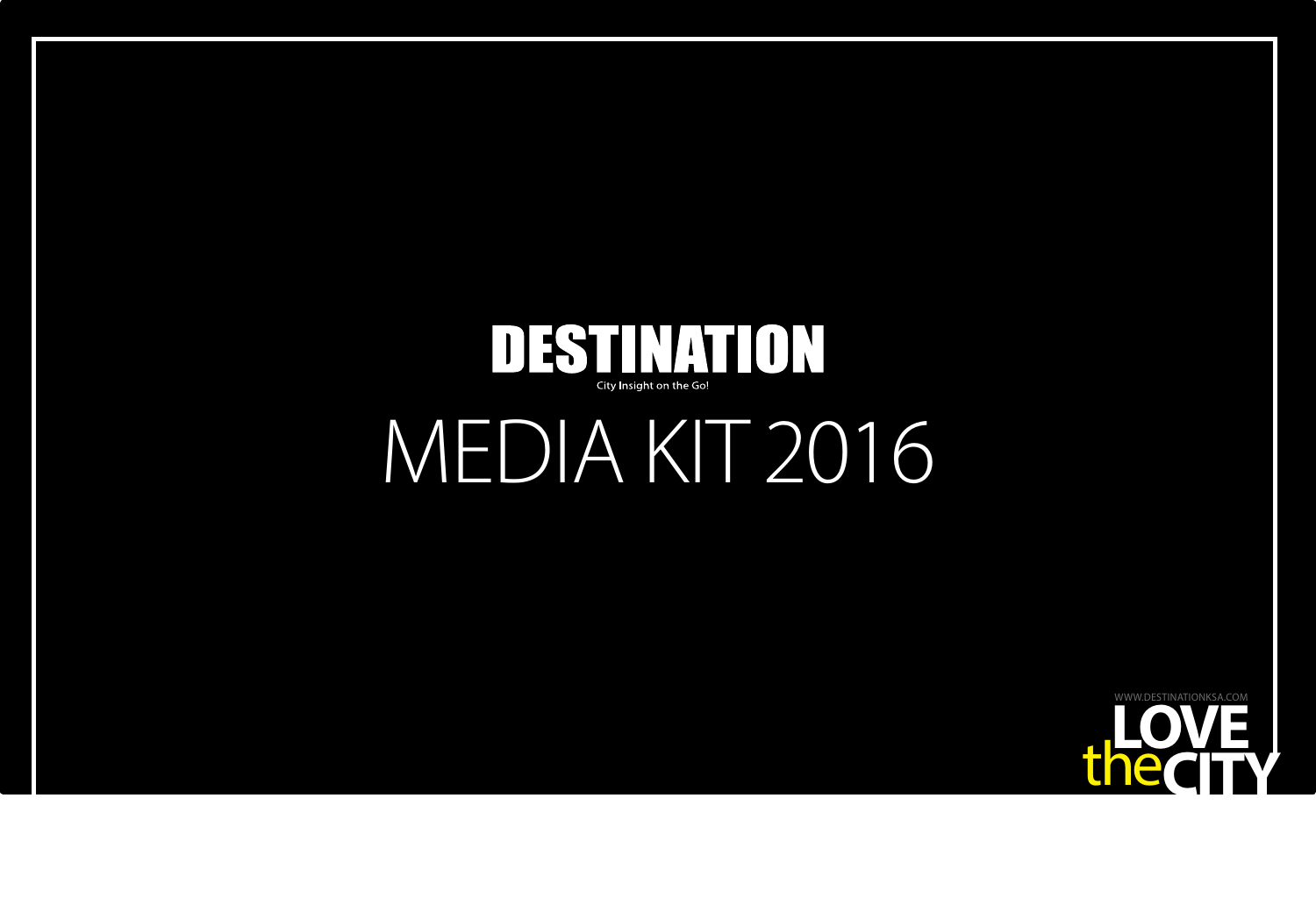## *DESTINATION EVERYWHERE*

Extend your messaging with our multi-platform engaging solutions.



Destination has been published continuously for **8 years**in Jeddah and **3 years**in Riyadh, with over **250,000** readers monthly across KSA.

New Destination Jeddah & Riyadh websites were launched in the first quarter of 2015 with over 70K+ visitors on both websites, and 270K+\* Facebook referrals.

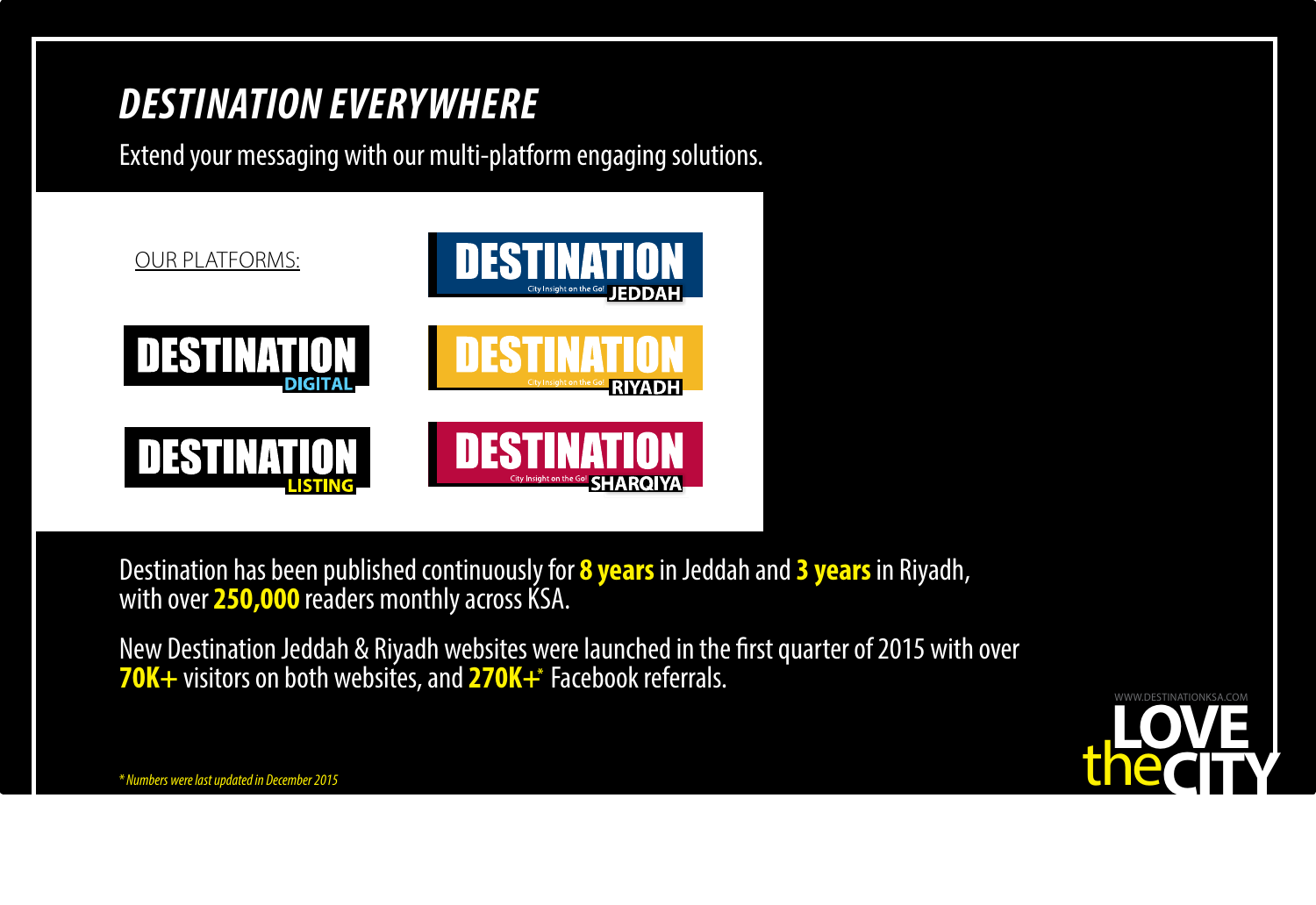

Destination KSA are monthly English magazines directed at locals, new residents, business visitors and the expanding KSA/GCC tourism sector.

With a splash of tradition, culture and lifestyle, Destination encapsulates the offerings of Saudi Arabia as a comprehensive and consumer friendly, one-stop magazine.









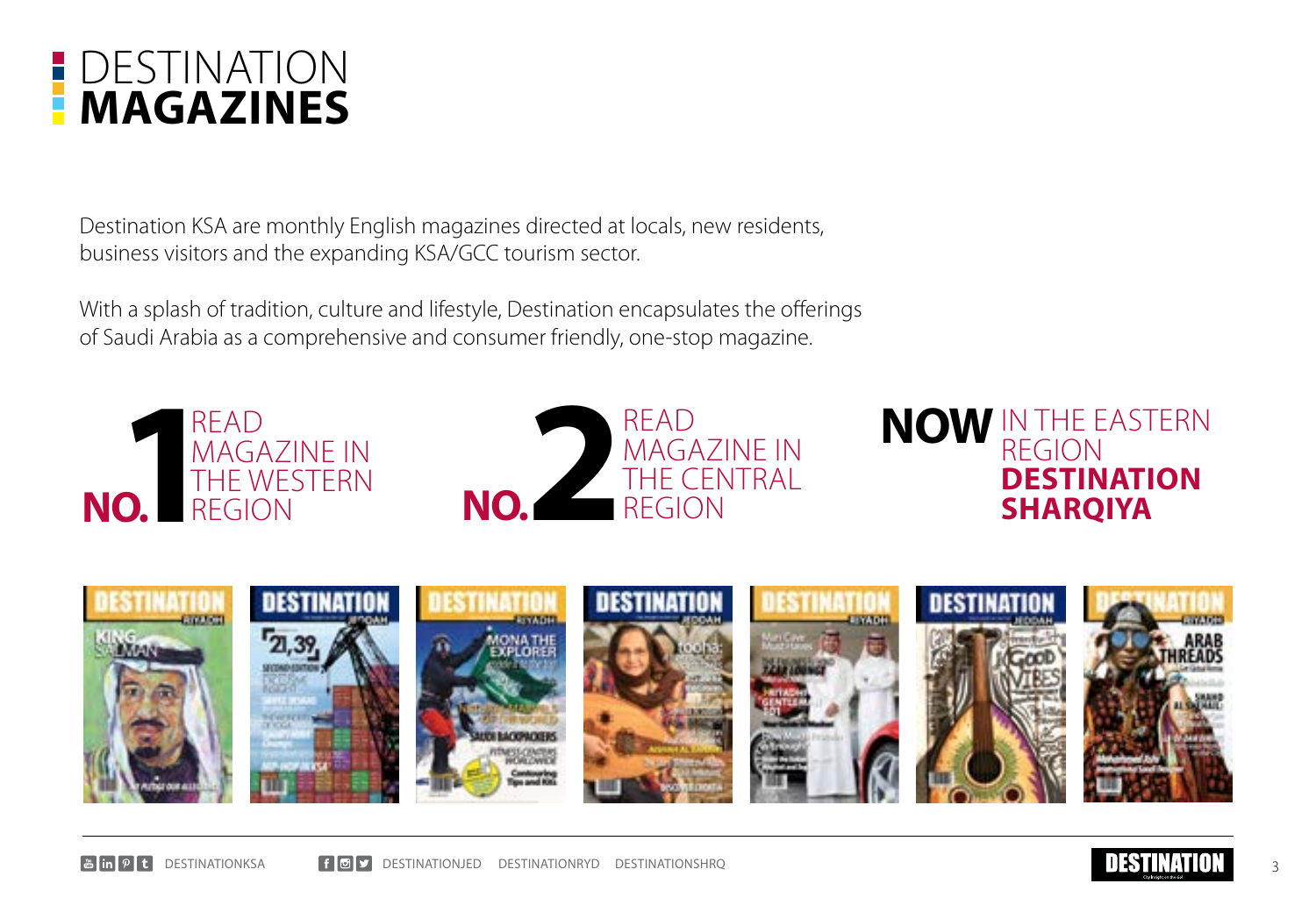#### WHO READS П **DESTINATION?**

Destination Magazine readers are always looking for ways to spend their time and money across the city. They have a desire to meet new people and try new experiences. Our readers are interested in original fresh and innovative products, services and ideas. They happen to use the magazine to plan their activities.



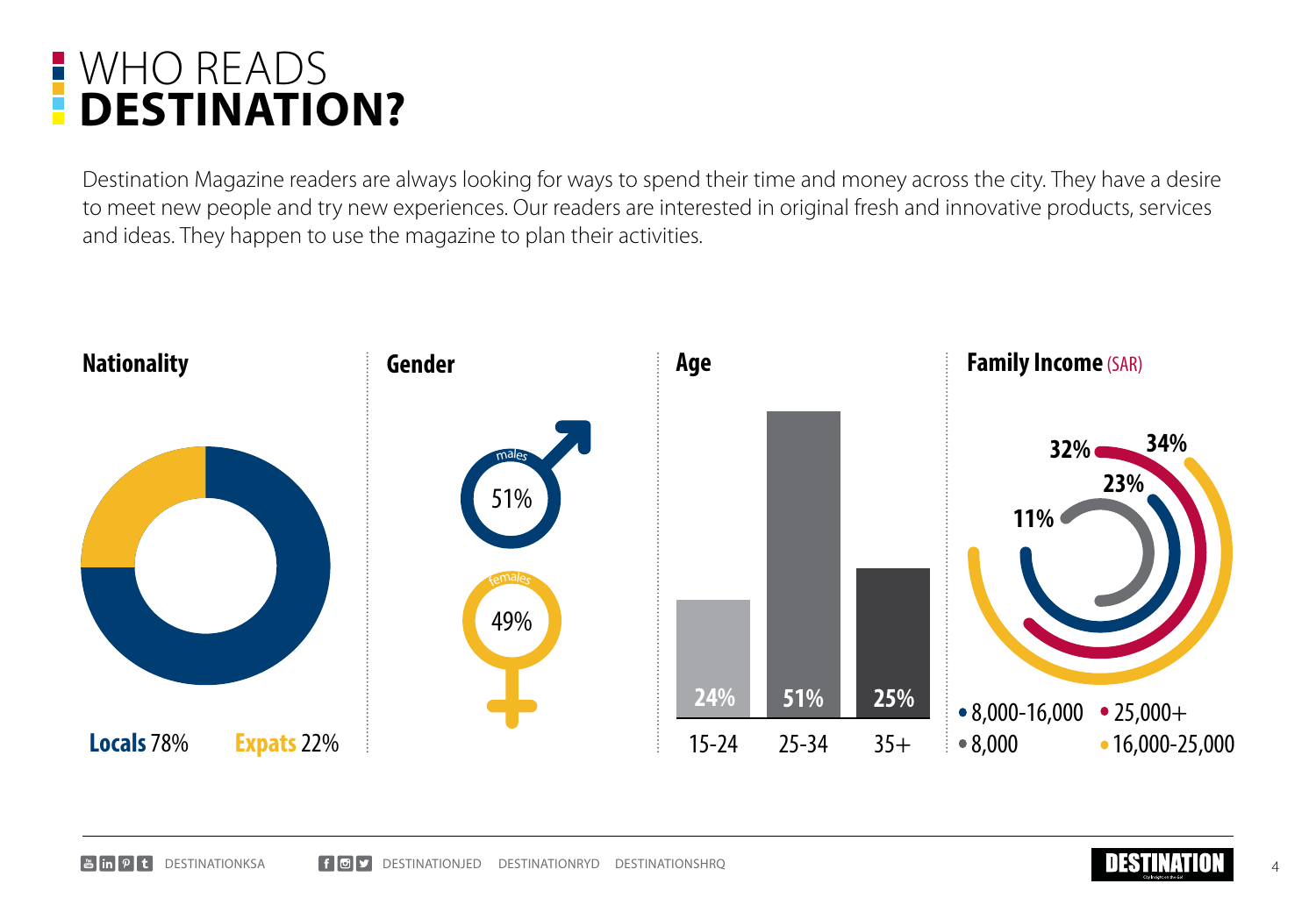

### **80,000** copies distributed in over **2,500** points in Saudi Arabia

We target the right consumers in all the right places with our strategic circulation efforts.

We distribute Destination Magazines in over 2,500 distribution points in KSA: malls, cafes, hospitals, clinics, schools, companies, embassies and consulates, salons, gyms, hotels, etc...

**Print Run:** Jeddah: **30,000** copies Riyadh: **30,000** copies Sharqiya: **20,000** copies \*



*\* 15,000 copies in January & February of 2016*

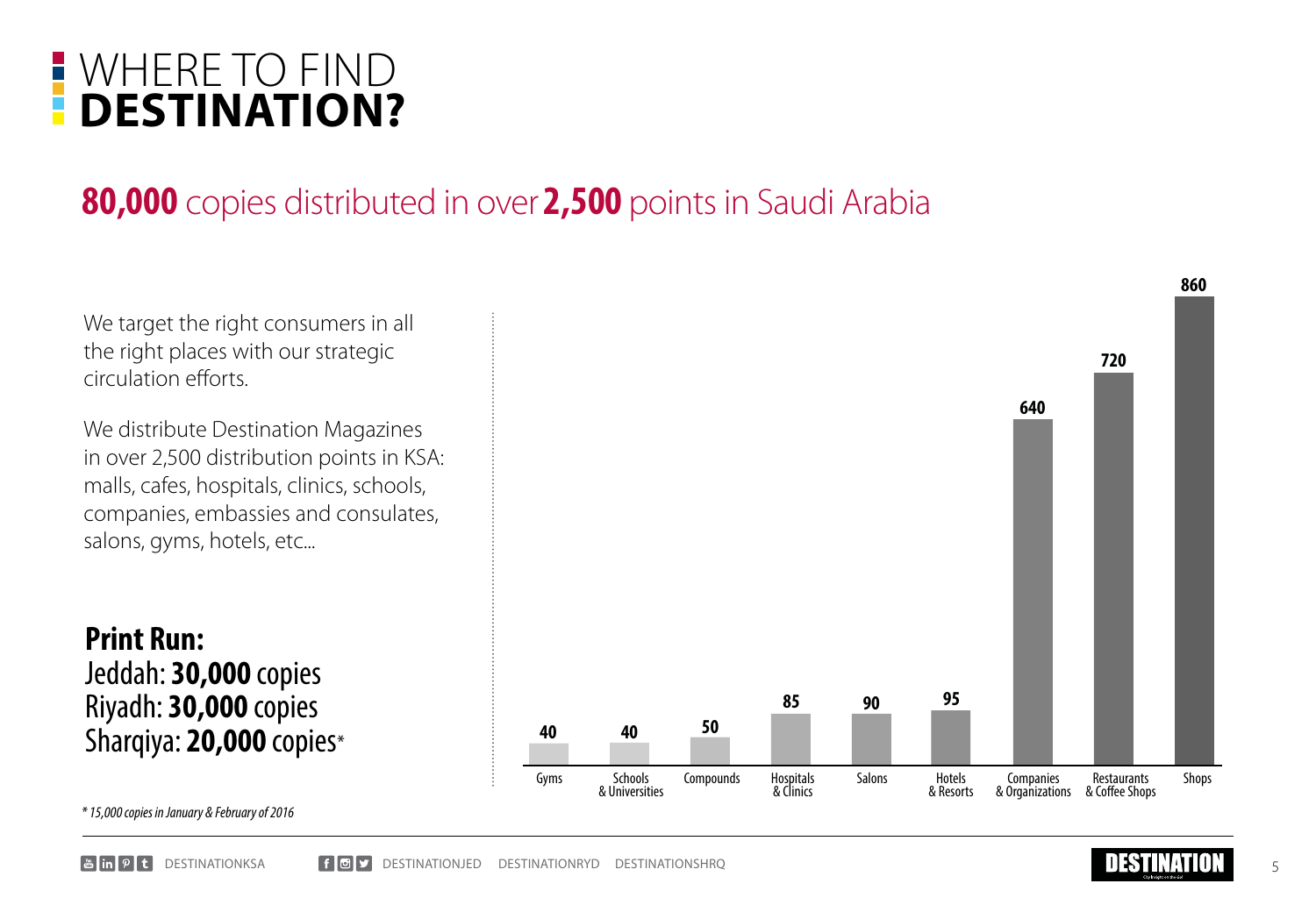### **EDITORIAL CALENDAR 2016**

#### January **Business**

Entrepreneurs | Innovation | Activities Highlighting 30 entrepreneurs. **Booking Date:** 14th December **Artwork Submission:** 19th December

#### February **Art**

Artists | Galleries | Music Introducing new art talents.

**Booking Date:** 14th January **Artwork Submission:** 18th January

#### March **Entertainment**

Outdoor Fun | Gifts | Spring Recommending fun activities. **Booking Date:** 14th February **Artwork Submission:** 18th February

#### April **Social Responsibility**  Lifestyle | CSR | Beauty

Promoting CSR initiatives.

**Booking Date:** 14th March **Artwork Submission:** 17th March

#### May **Travel**

Festivals | Fashion | Explore New exotic destinations. **Booking Date:** 14th April **Artwork Submission:** 18th April

June **Ramadan** Fashion | Eid | Sweets Reviving traditions. **Booking Date:** 15th May **Artwork Submission:** 19th May

July **Summer** Promotions | Sports | Food Announcing the latest fun spots. **Booking Date:** 14th June **Artwork Submission:** 19th June

August **Food** Electronics | Kitchen | Connoisseurs Discovering culinary treasures. **Booking Date:** 14th July **Artwork Submission:** 18th July

#### September **Parenting**

Homes | Education | Hajj Highlighting useful life tips. **Booking Date:** 14th August **Artwork Submission:** 18th August

#### October **Fashion**

Art | Jewelry | Beauty Revealing local creative designs. **Booking Date:** 14th September **Artwork Submission:** 18th September

### November **Health**

Fitness | Diet | Contentment Healthy habits for a healthy lifestyle. **Booking Date:** 15th October **Artwork Submission:** 19th October

December **Good Vibes** Gifts | Resolution | Best of Stay Positive! **Booking Date:** 14th November **Artwork Submission:** 19th November



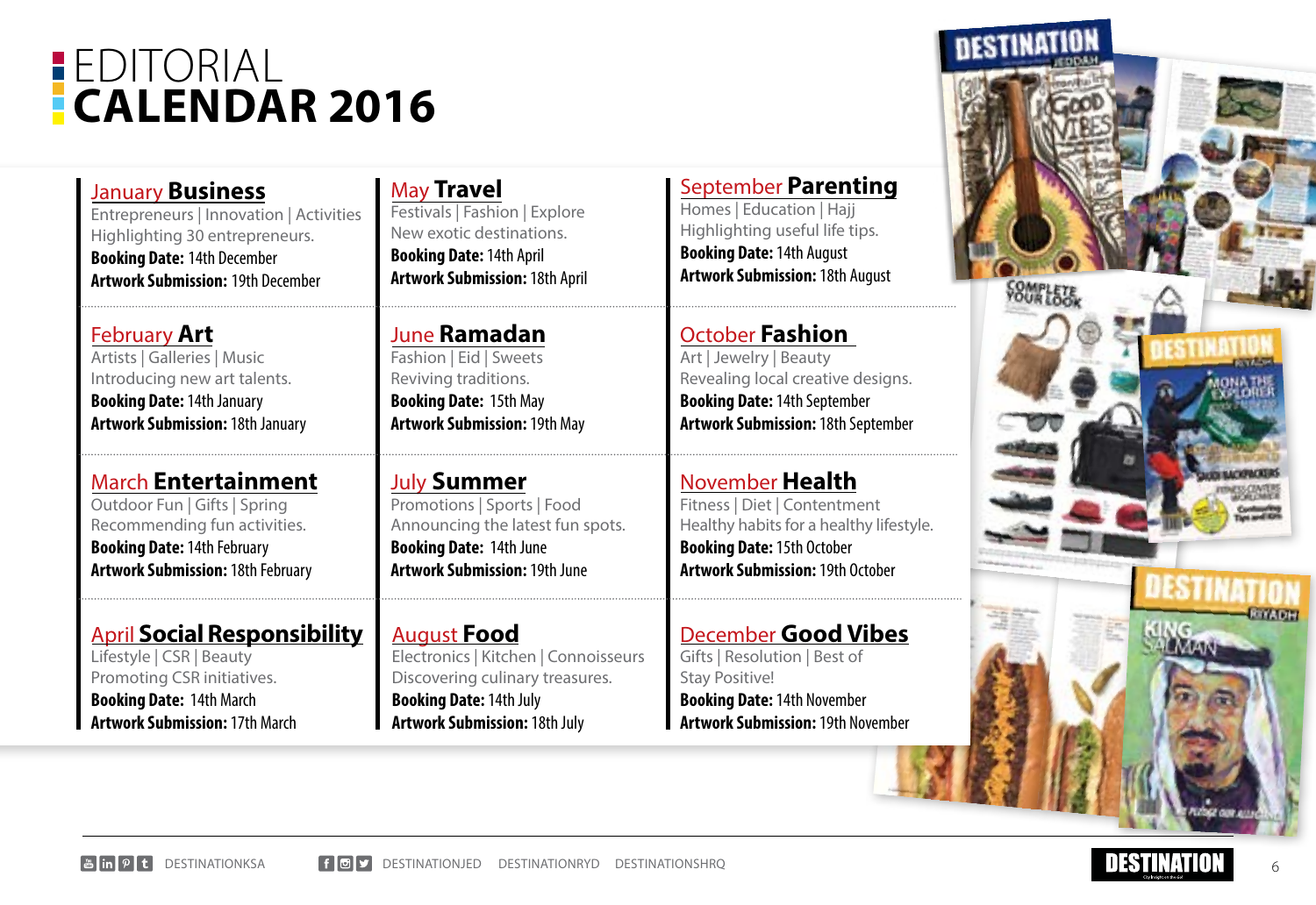

|                                              | <b>Destination KSA</b><br>Jeddah, Riyadh & Sharqiya | Jeddah or Riyadh | Sharqiya                            |
|----------------------------------------------|-----------------------------------------------------|------------------|-------------------------------------|
|                                              | <b>ADS</b>                                          |                  |                                     |
| <b>Full Page</b>                             | $8,600\sqrt{5}$                                     | $4,500\sqrt{5}$  | $3,200$ \$                          |
| <b>Half Page</b>                             | $5,120$ \$                                          | 2,700\$          | 1,920\$                             |
| <b>Inside Front Cover</b>                    | $10,630$ \$                                         | $5,600\sqrt{5}$  | $3,980\sqrt{2}$                     |
| <b>Inside Back Cover</b>                     | $9,500$ \$                                          | $5,000\sqrt{5}$  | $3,560$ \$                          |
| <b>Back Cover</b>                            | 18,000\$                                            | $9,500\sqrt{2}$  | $6,750$ \$                          |
| <b>Double Page Spread</b>                    | $13,660$ \$                                         | $7,200$ \$       | $5,120$ \$                          |
|                                              | <b>ADVERTORIALS</b>                                 |                  |                                     |
| <b>One Page</b>                              | $5,120$ \$                                          | $2,700$ \$       | 1,920\$                             |
| <b>Double Page Spread</b>                    | $8,160\sqrt{2}$                                     | $4,300\sqrt{5}$  | $3,030\sqrt{5}$                     |
|                                              | <b>SPECIAL MULTIPAGES</b>                           |                  |                                     |
| <b>Inside Front Cover Spread</b>             | 16,900\$                                            | $8,900\sqrt{2}$  | $6,330\sqrt{2}$                     |
| Gatefold                                     | 17,800\$                                            | 14,900\$         | 10,600\$                            |
|                                              | <b>DIRECTORY ADS</b>                                |                  |                                     |
| <b>Banner 6x6</b>                            | 1,900\$                                             | $1,000\sqrt{5}$  | 710\$                               |
| <b>Banner 6x12</b>                           | $2,800\sqrt{5}$                                     | $1,500$ \$       | 1,070\$                             |
| <b>Banner 6x24</b>                           | $3,800\sqrt{2}$                                     | $2,000\sqrt{5}$  | 1,420\$                             |
| <b>Double Page Spread Sponsorship Banner</b> | $8,600\sqrt{5}$                                     | $4,500\sqrt{5}$  | $3,200$ \$<br>All prices are in USD |

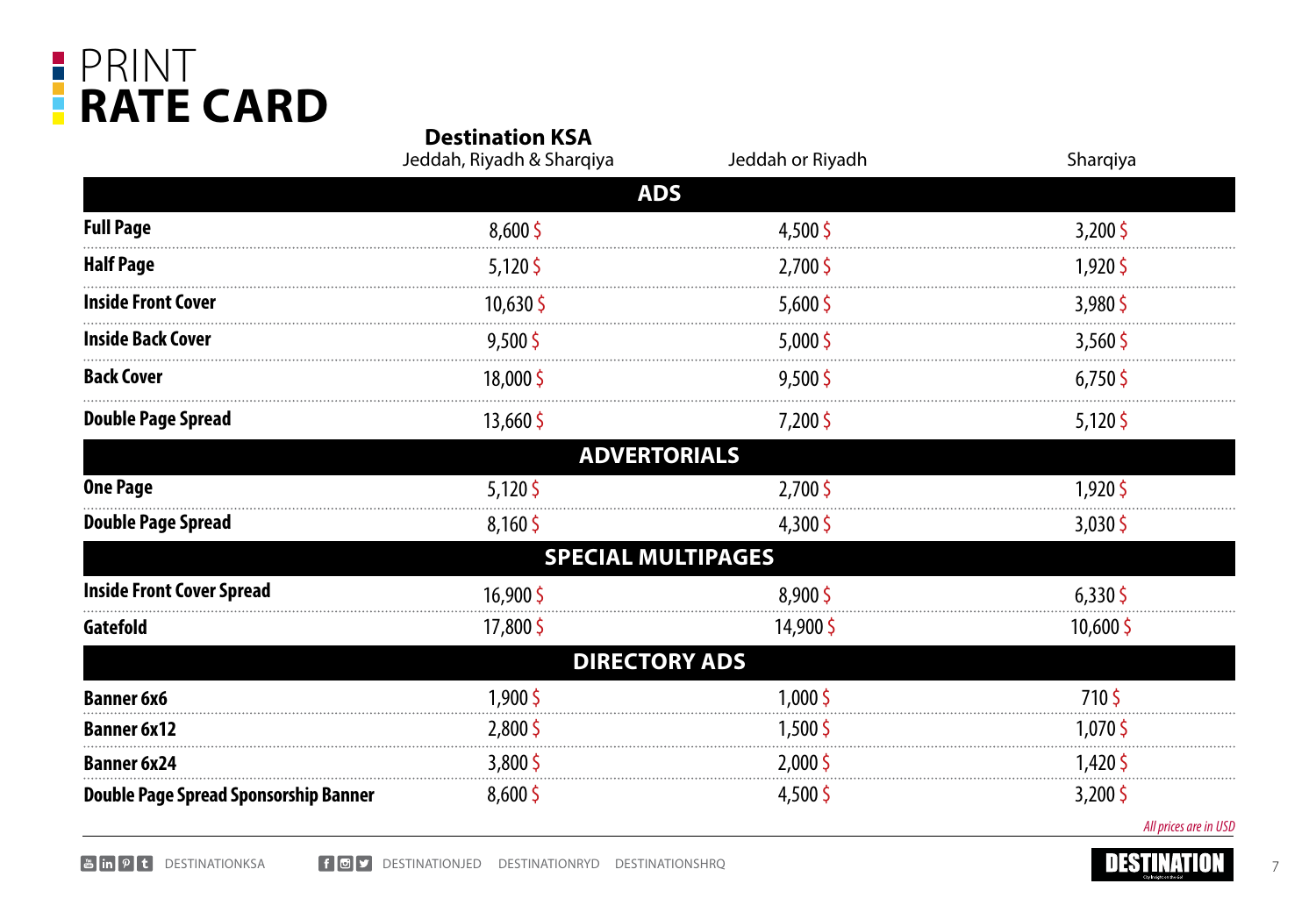### DESTINATION **DIGITAL**

#### **WEBSITES**

Our websites aim to become a leading pioneer in the source of city information and entertainment by publishing realiable content about everything new in the city.

We are revolutionizing the advertising industry in KSA by introducing a new way of social advertising using our own inhouse creative talents working closely with brands to develop shareable stories that will go rival.

#### **SOCIAL MEDIA**

Advertise and connect with us through Facebook, Twitter, Instagram and Snapchat.

#### **DESTINATION LISTING**

Destination Listing is a highly interactive Directory website that provides the residents and visitors of Saudi Arabia easy access to all the places and services around each and every town.

#### **PRINT + DIGITAL**

Watch, hear and connect while interacting digitally with what you are reading.





### We engage our audience across all platforms

1.70<sup>\*</sup> Daily page views per visitor in Destination websites **51%** of the website visitors return Over 270K+<sup>\*</sup> Facebook referrals 40K+\* followers on our social media channels

*Please check the updated daily page views at www.alexa.com All Social Media numbers were last updated in December 2015. Please ask for the updated numbers & weekly report*

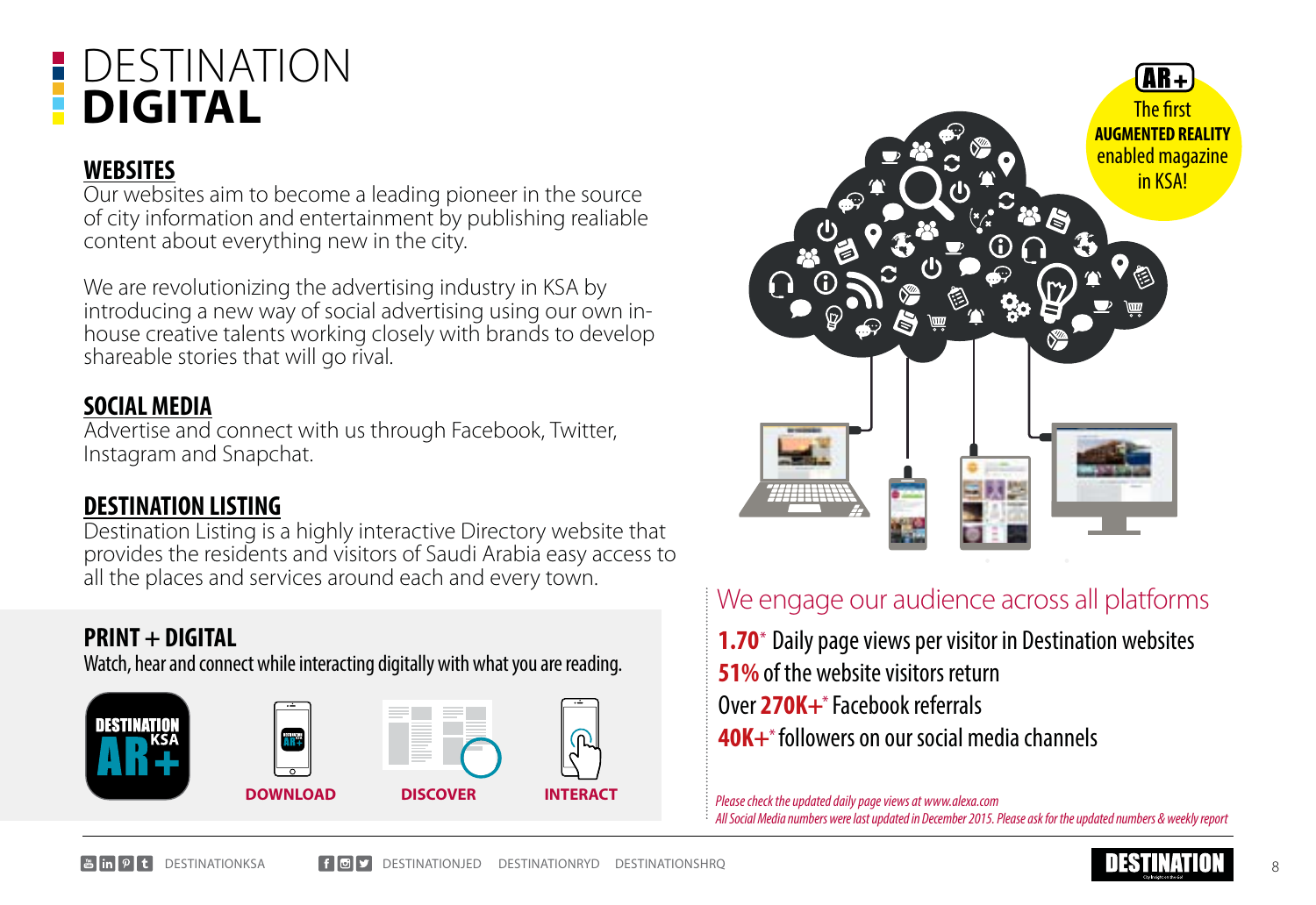

|                                | <b>Destination KSA</b><br>Jeddah, Riyadh & Sharqiya | <b>One City</b><br>Jeddah, Riyadh or Sharqiya |
|--------------------------------|-----------------------------------------------------|-----------------------------------------------|
|                                | <b>WEBSITE ADVERTISEMENT</b>                        |                                               |
| <b>Web Leader Board 728x90</b> | 35 <sup>5</sup>                                     | $25\frac{1}{2}$                               |
| Web Right Box 300X250          | 30 S                                                | 20 <sup>5</sup>                               |
| <b>Web Background</b>          | 75\$                                                | $50\frac{2}{3}$                               |
|                                | <b>PRODUCTION PLACEMENT</b>                         |                                               |
| <b>Product Placement</b>       | 35 <sup>5</sup>                                     | $25\frac{1}{2}$                               |
|                                | <b>CONTENT</b>                                      |                                               |
| <b>Custom Content</b>          | 75 <sup>5</sup>                                     | $50\sqrt{5}$                                  |
| <b>Sponsored Content</b>       | 50\$                                                | 35 <sup>5</sup>                               |
| <b>One Week Content</b>        | 100 <sub>5</sub>                                    | 75\$                                          |
|                                | <b>SOCIAL MEDIA</b>                                 |                                               |
| <b>Facebook</b>                | $300\frac{1}{2}$                                    | $200\frac{1}{2}$                              |
| Twitter                        | 400\$                                               | 300 <sup>5</sup>                              |
| Instagram                      | $500\sqrt{5}$                                       | $400\sqrt{5}$                                 |
|                                | <b>AUGMENTED REALITY</b>                            |                                               |
| <b>Basic Trigger</b>           | $1,400\sqrt{5}$                                     | 1,400\$                                       |
|                                |                                                     | All prices are per post / per day.            |

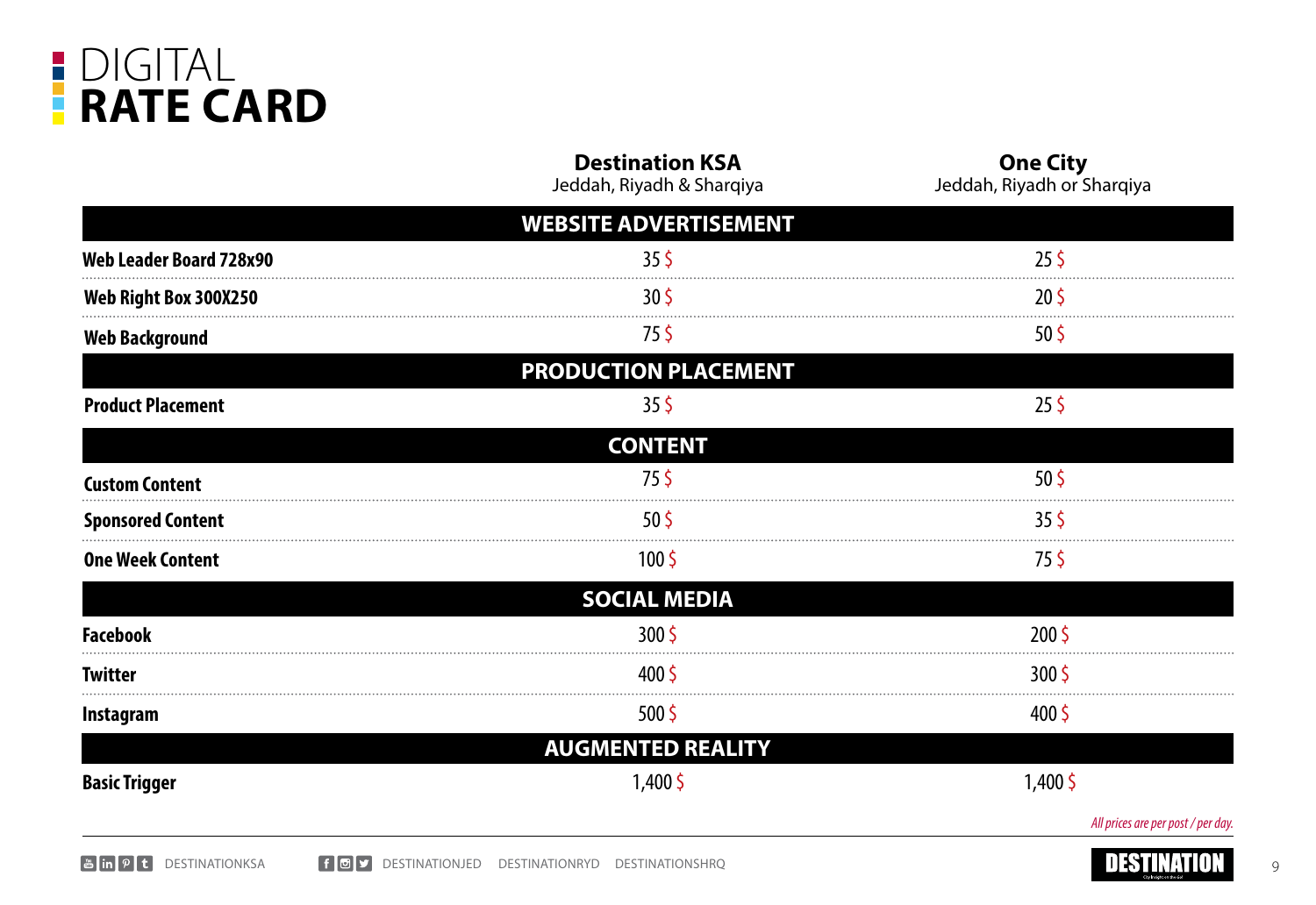### **DESTINATION LISTING**

**www.destinationlisting.com** 

This directory is enriched by the connection and sharing of users and businesses both ways, exchanging information, promotions, feedback and experiences.



| <b>FEATURES</b>              | <b>FREE LISTING</b>                        | PRIME (200 USD/year) |
|------------------------------|--------------------------------------------|----------------------|
| <b>Claim a Location</b>      |                                            |                      |
| <b>List Location</b>         | Only One Location                          |                      |
| <b>Place a Name</b>          |                                            |                      |
| <b>Place Address</b>         |                                            |                      |
| <b>Place Location "City"</b> |                                            |                      |
| <b>Place Number</b>          |                                            |                      |
| Category                     |                                            |                      |
| <b>Photos</b>                | Only 3 Photos                              | Up to 10 Photos      |
| <b>Social Media</b>          |                                            |                      |
| <b>Website Link</b>          |                                            |                      |
| <b>Opening Time</b>          |                                            |                      |
| <b>Opening Date</b>          |                                            |                      |
| <b>Edit Description</b>      | 50 Word Description / Cannot Edit Existing |                      |
| <b>Post Events</b>           |                                            |                      |

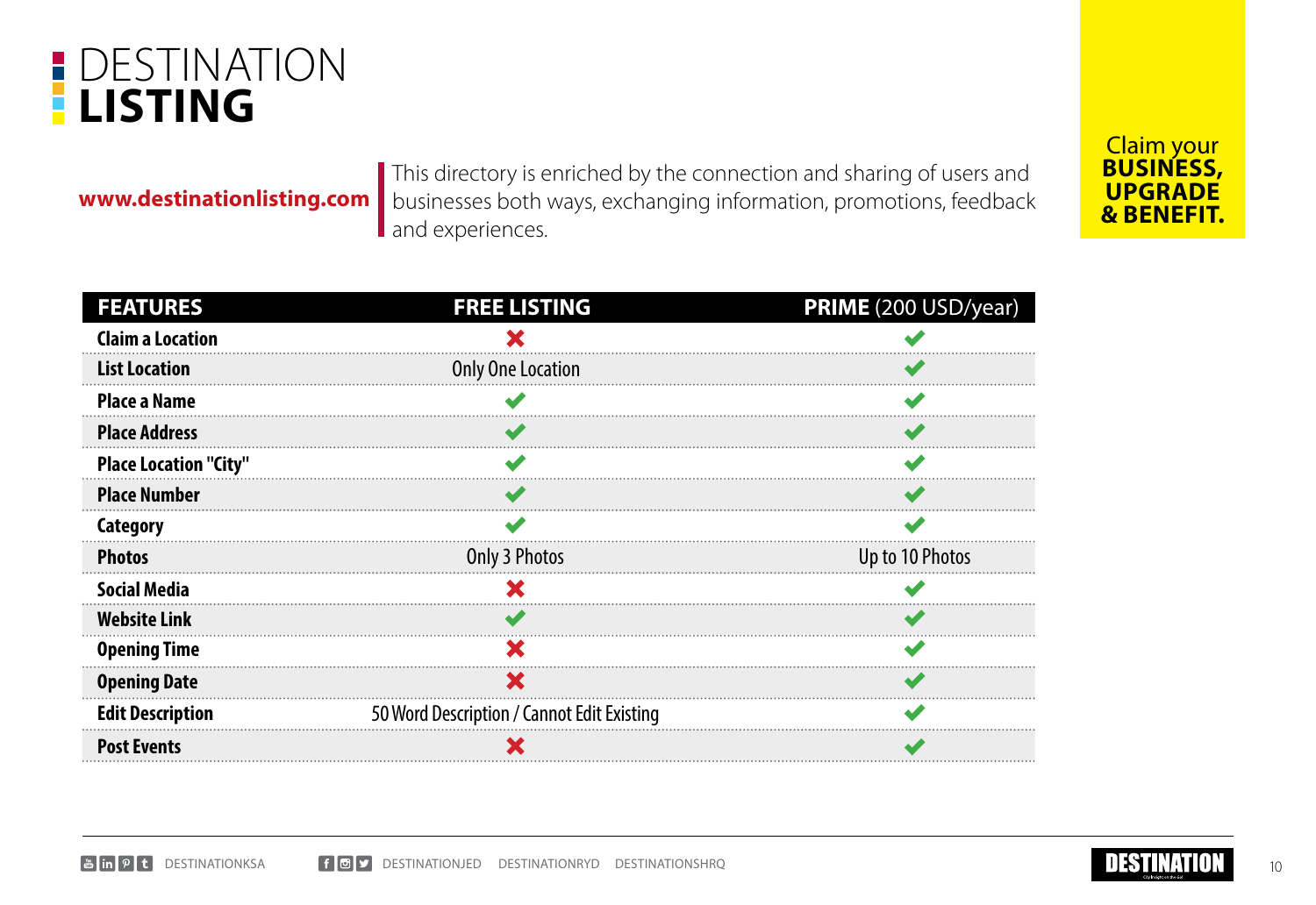### **TECHNICAL SPECS**

#### **Print Specs:**

- • **File Format:** EPS, PDF or TIFF
- • **Colors:** All colors should be processed CMYK
- • **Resolution:** 300 DPI

| FP/IFC/IBC/BC *<br>Trim Size: $16.5 \times 24$ cm<br>Bleed Size: 17.5 x 25 cm | Double Page Spread<br>Trim Size: $33 \times 24$ cm<br>Bleed Size: 34 x 25 cm | Half Page Vertical<br>Trim Size: $8.2 \times 24$ cm<br>Bleed Size: 9.2 x 25 cm | Half Page Horizontal<br>Trim Size: 16.5 x12 cm<br>Bleed Size: 17.5 x 13 cm |
|-------------------------------------------------------------------------------|------------------------------------------------------------------------------|--------------------------------------------------------------------------------|----------------------------------------------------------------------------|
|                                                                               |                                                                              |                                                                                |                                                                            |
|                                                                               |                                                                              |                                                                                |                                                                            |
|                                                                               |                                                                              |                                                                                |                                                                            |

Gatefold Directory Ad Banner 6x6 cm 6x12 cm Size: Depends on the artwork 6x24 cm **DESTINATION We can create special operations and creative solutions upon COVER request, such as: PHOTO** Loose Insertions, Belt, Coupons, etc...

- • **File Format:** Pushdown, Filmstrip & Wonderwall
- • **Colors:** All colors should be RGB.
- • **Resolution:** Minimum of 150 DPI

#### **Digital Specs:** 300x250 pixels 300x250 pixels 300x250 pixels 300x250 pixels 300x250 pixels 300x250 pixels 300x250 pixels





*\* FP: Full Page / IFC: Inside Front Cover / IBC: Inside Back Cover / BC: Back Cover*

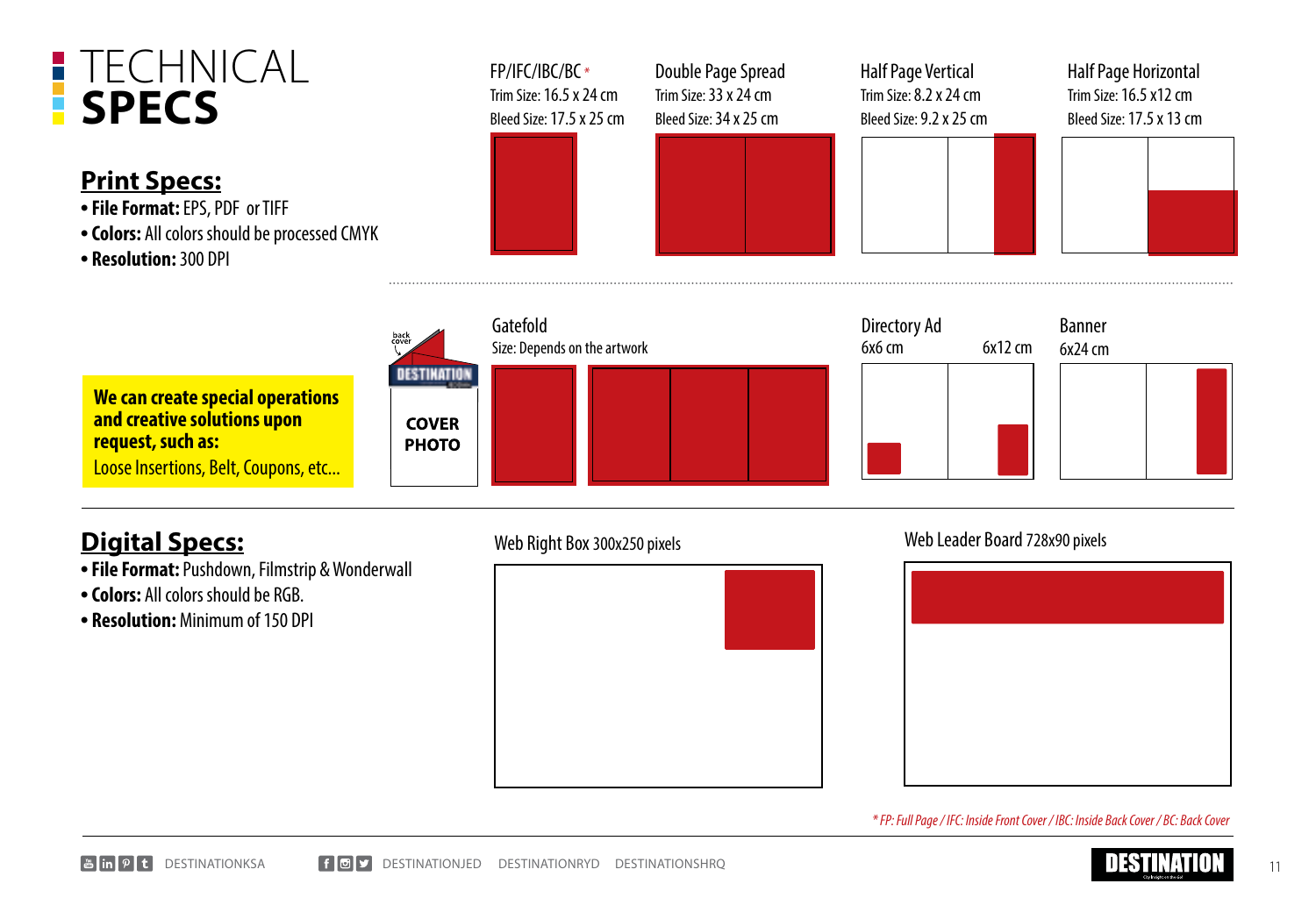### **CONTACT US**

**Head Quarter Sales & Advertising** Email: sales@destinationksa.com Phone: +966 563578291

**Public Relations & Events** pr@destinationksa.com

**Distribution** distribution@destinationksa.com

**Social Medi a** social@destinationksa.com

**General Inquiries** +966 12 6060291

**Riyadh Office Sales & Advertising** Email: sales@destinationryd.com Phone: +966 509752274

**Public Relations & Events** pr@destinationryd.com

**Distribution** distribution@destinationryd.com

**Social Media** social@destinationryd.com

#### **Jeddah Office**

**Sales & Advertising** Email: sales@destinationjeddah.com Phone: +966 539119559 / +966 539119449

**Public Relations & Events** pr@destinationjeddah.com

**Distribution** distribution@destinationjeddah.com

**Social Media** social@destinationjeddah.com

#### **Sharqiya Office**

**Sales & Advertising** Email: sales@destinationsharqiya.com Phone: +966 509752274 / +966 563578291

**Public Relations & Events** pr@destinationsharqiya.com

**Distribution** distribution@destinationsharqiya.com

**Social Media** social@destinationsharqiya.com